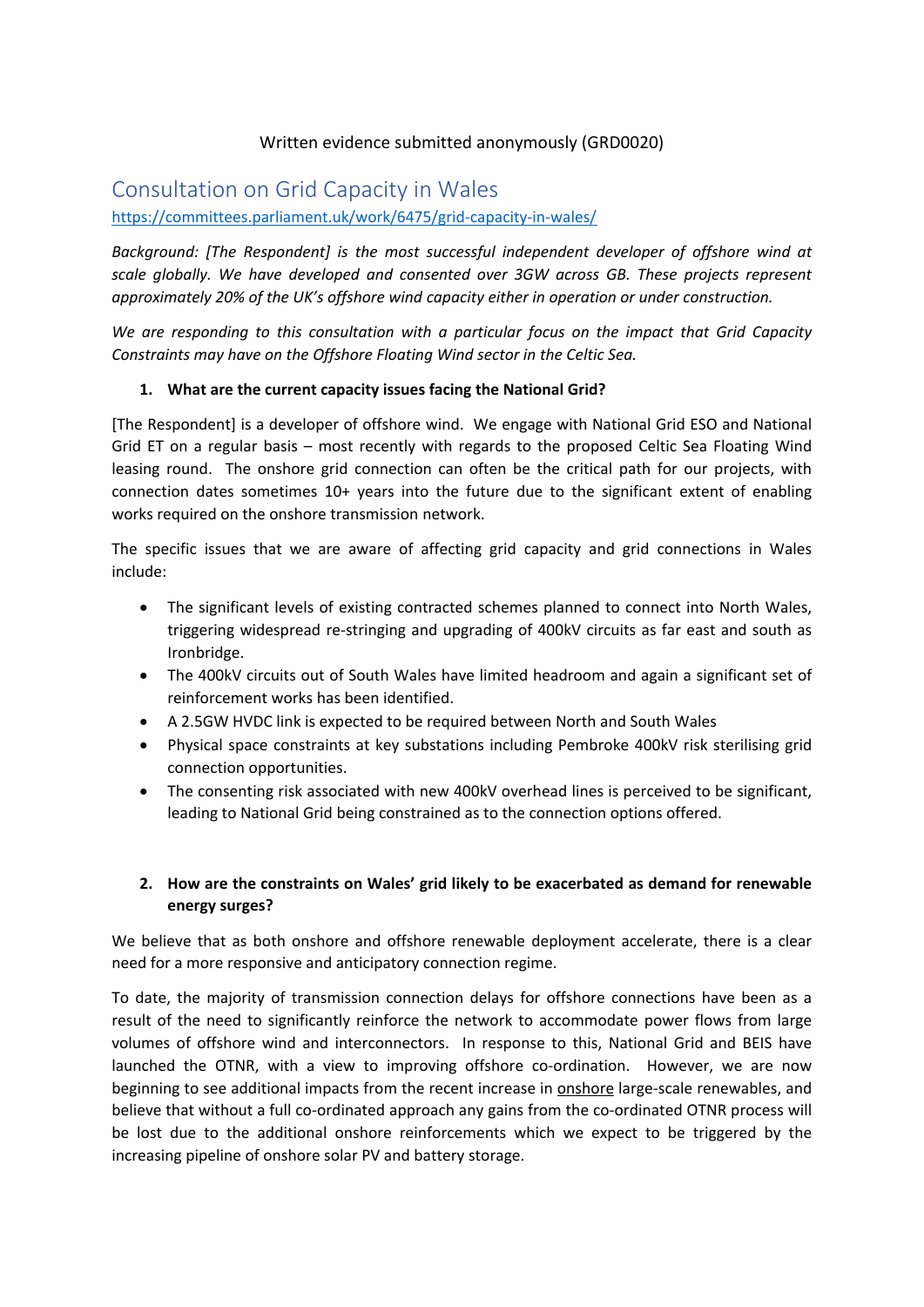#### **3. How can Wales unlock the grid and ensure that it is ready for future demand?**

In light of the UK's Net Zero targets, we believe it is critical that the transmission connections are not allowed to form the critical path, impacting the current pace and ambition of the Offshore Wind Industry. We note, that currently:

- Onshore Grid Connection dates are currently the critical factor delaying a number of offshore projects. This must be avoided in future.
- Even once a connection date is agreed, TOs hold no liability for delivering connections on time, with liquidated damages set to zero as standard within all connection agreements.
- The lack of speed with which the Offshore Transmission Network Review is being carried out, including delays to the first Holistic Network Design, must be addressed to ensure the design process itself does not become a barrier to timely connections.
- **4. What can be done to incentivise investment in grid flexibility, in particular vehicle to grid technology and 'smart' charging?**

No response.

**5. What should be done to ensure that the grid, particularly in rural areas, can cope with the extra demand that will be generated from the transition to electric vehicles?**

No response.

**6. What level of anticipatory investment in grid capacity is required by the UK Government in order to ensure that Wales can deliver its decarbonisation roadmap?**

No response.

## **7. How can the UK Government, the Welsh Government and Ofgem work together to improve grid capacity?**

We think that BEIS' leadership in the OTNR shows their interest in developing a grid regime fit for large-scale deployment of offshore renewables and we note that key stakeholders for Wales, such as The Welsh Government, Ofgem and The Crown Estate, are supporting the process. Overall, we believe the involvement of these key stakeholders in the OTNR is very positive and vital for it to deliver on its aims. We think that consideration during and following the OTNR needs to be given to:

- Effective anticipation of the deployment of renewables to meet net zero is key to allow appropriate levels of anticipatory investment – specifically the inclusion of a plan for onshore renewables alongside offshore renewables in any co-ordinated transmission design (Holistic Network Design).
- Regulatory consideration in the next Transmission Owners price control review with a view to incentivising anticipatory investment and accelerated connection dates.